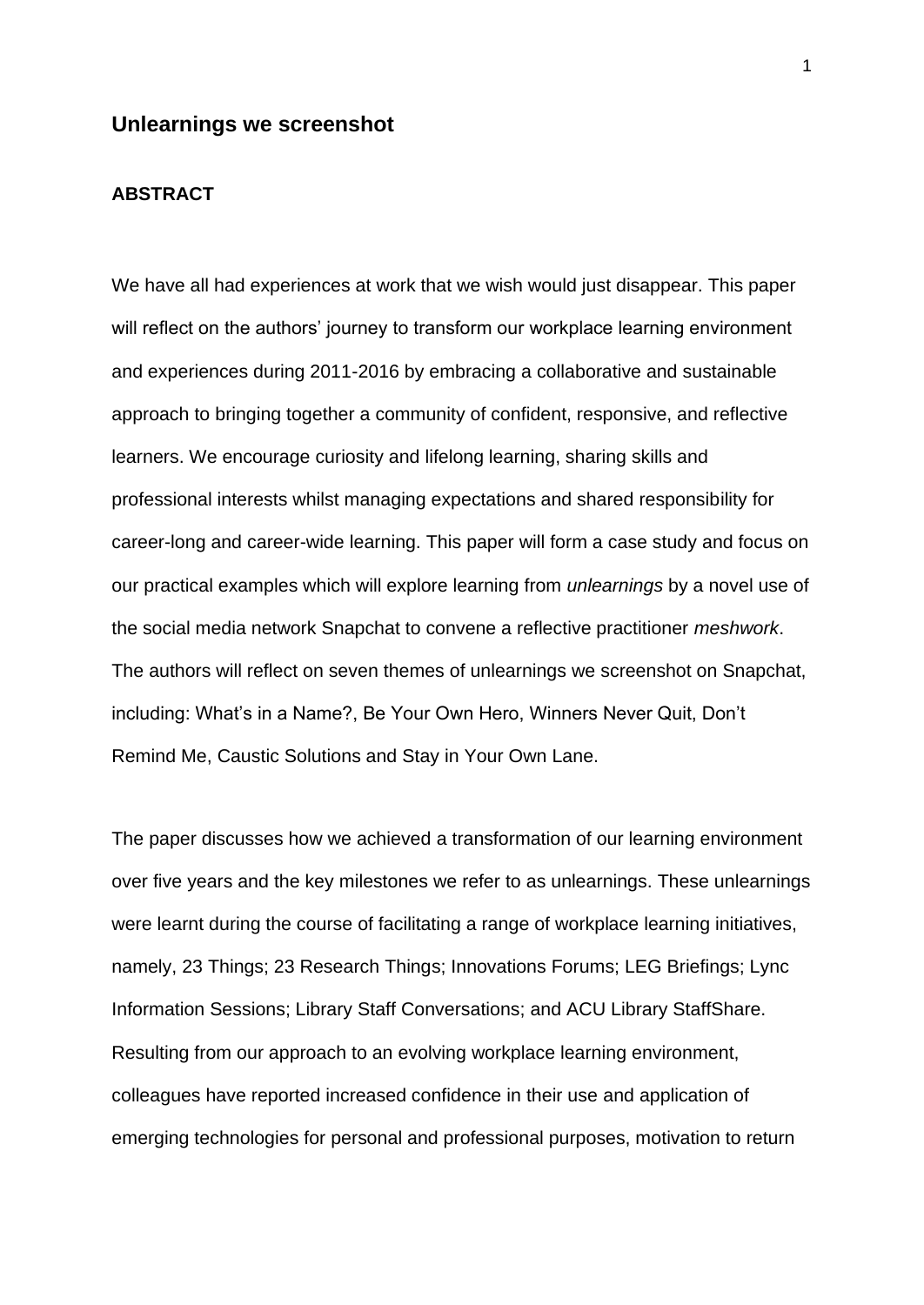to formal tertiary study, benefits of multiple modes of mentoring, skills refresher opportunities, and the unifying affect of and effect on library staff as they up-skill and multi-skill together.

Learning from our unlearnings, we propose a reflective, transformative, bottom-up problem-solving approach to workplace learning in the Library context to bring about a change-ready library and information professional workforce. This paper will provide critical reflection on the broader context of the Library's contribution to the knowledge economy by expanding on the notions of corporate memory and collective industry memory. These notions of memory, workplace learning and their vulnerability will be explored in the context of the VUCA (volatility, uncertainty, complexity and ambiguity) workplace. Wherein there is robust bureaucracy and managerialism, alongside the amorphous and vulnerable memorisation of vital professional knowledge.

#### Relevance: Learning and risk taking

We take a risk and embrace Snapchat as a tool for capturing and sharing screenshots of experiences in the interest of reflecting on learning from *unlearnings*. The authors will candidly share seven of our most epic fails, in the hope that you will also learn from our unlearnings.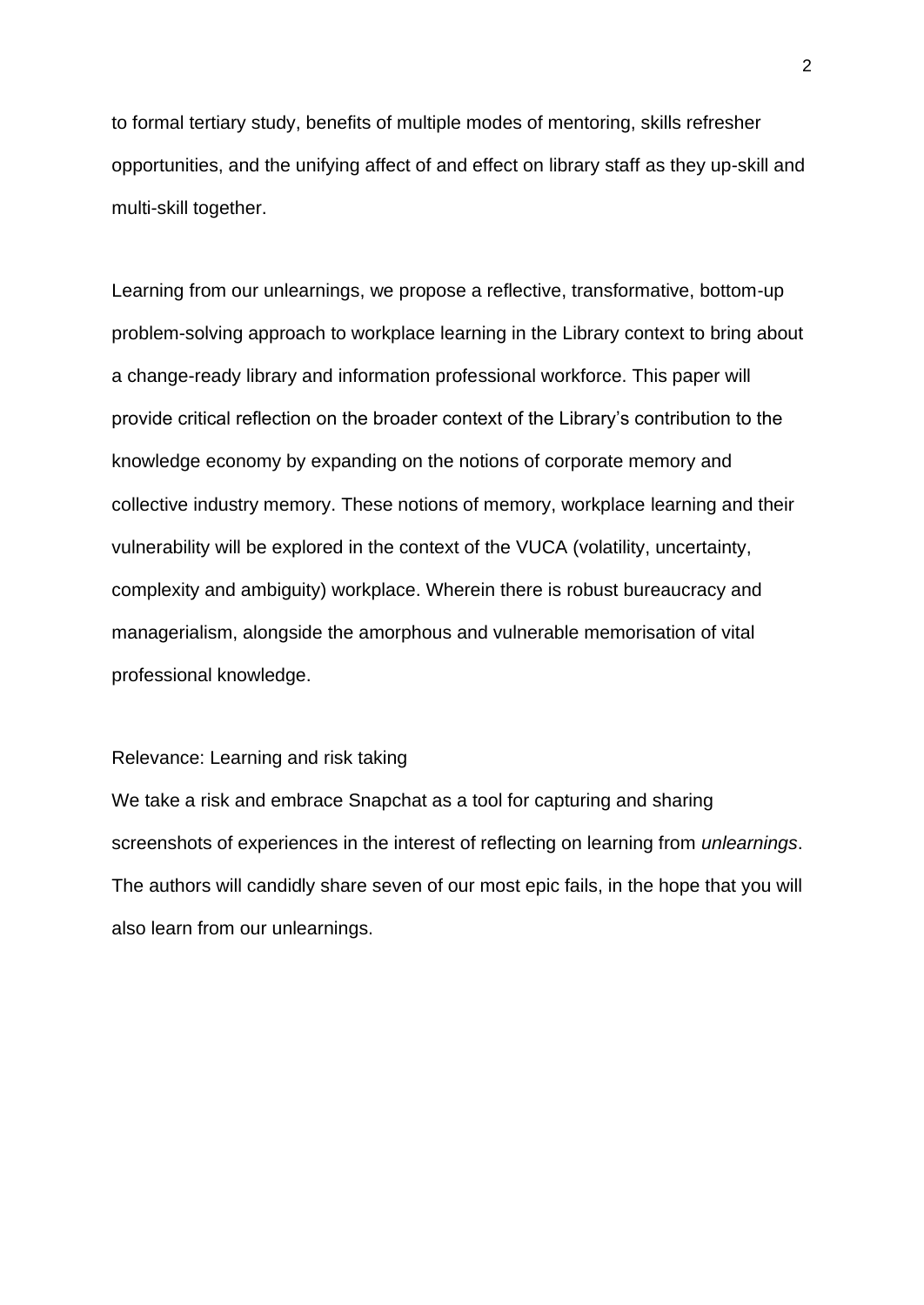## **PAPER**

## **Introduction**

We have all had experiences at work that we wish would just disappear. This paper will reflect on the authors' journey to transform our workplace learning environment and experiences during 2011-2016 by embracing a collaborative and sustainable approach to bringing together a community of confident, responsive, and reflective learners. We encourage curiosity and lifelong learning, sharing skills and professional interests, whilst managing expectations and shared responsibility for career-long and career-wide learning.

We take a risk and embrace Snapchat as a tool for capturing and sharing screenshots of experiences in the interest of reflecting on learning from *unlearnings*. The authors will candidly share seven of our most epic fails, in the hope that you will also learn from our unlearnings. We reflect on seven themes of unlearnings we screenshot on Snapchat: What's in a Name?, Be Your Own Hero, Winners Never Quit, Don't Remind Me, Caustic Solutions, Stay in Your Own Lane and Unwanted Functionality. This paper forms a case study and focuses on our practical examples which will explore learning from the conceptualisation of unlearnings*,* the notion that recording and sharing failures and reflecting upon the lived experience is as important as reporting success, and by a novel use of the social media network Snapchat to convene a reflective practitioner *meshwork*.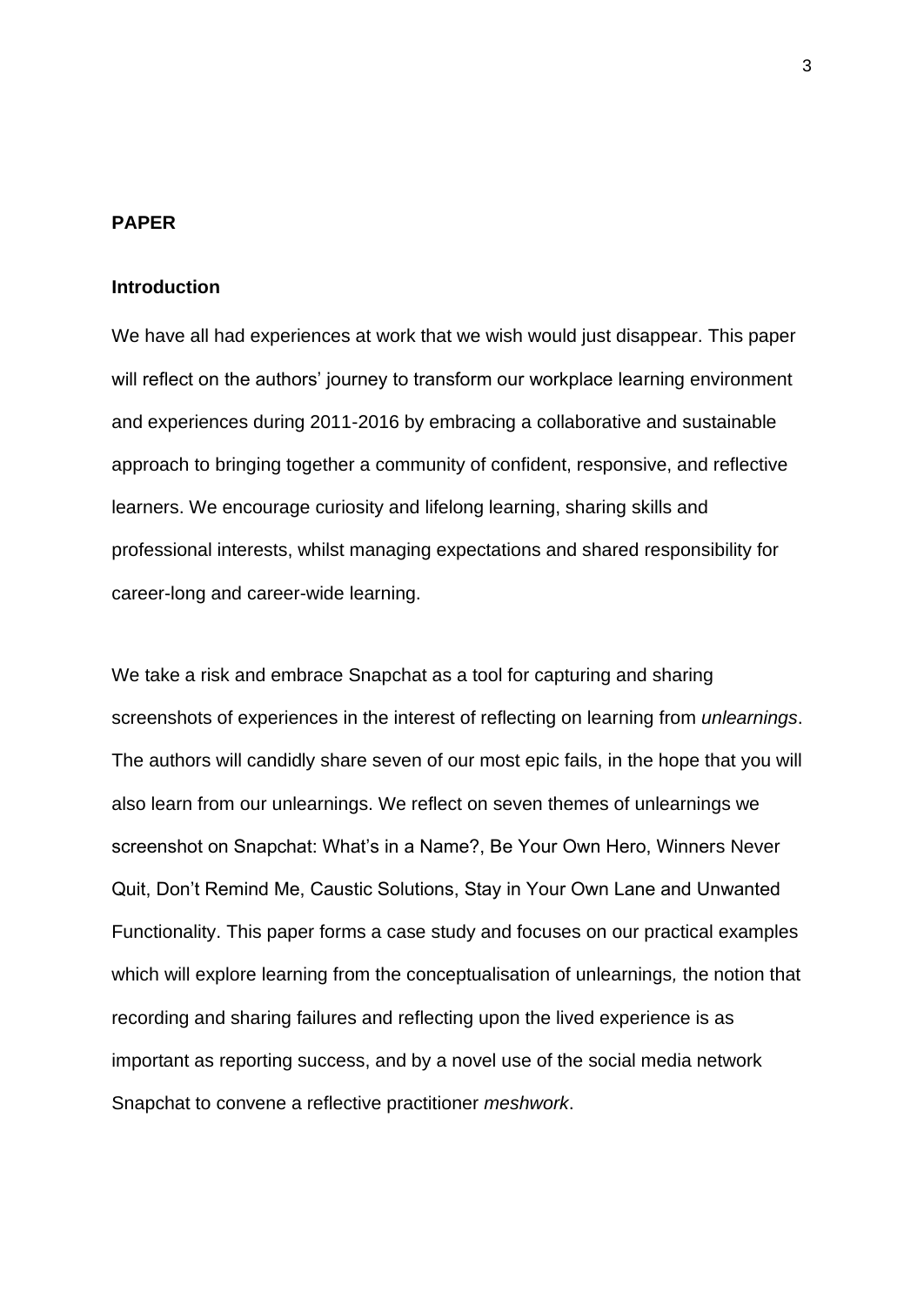The practical examples discussed in the paper were central to our contributions to the workplace learning environment, bringing about a transformation in employer facilitated Continuing Professional Development and Workplace Learning (CPDWL) over the last five years. The key milestones referred to as unlearnings, we assessed as underpinning the successful transformation of our learning environment. These unlearnings were learnt during the course of facilitating a range of workplace learning initiatives, namely, 23 Things; 23 Research Things; Innovations Forums; LEG (Library Executive Group) Briefings; Lync Information Sessions; Library Staff Conversations; and ACU Library StaffShare.

## **Defining failure and epic failure**

We have all experienced failures at work that we wished would disappear faster than a Snapchat, but were they truly epic? Most of what immediately comes to the mind of the reader might be similar to the following experiences:

- a workshop that no one attends,
- the technology failure that is more memorable than anything you said in your presentation,
- a last minute improvised talk that *ums* and *ahs* your audience to sleep,
- sharing your acquired taste in humour with an unprepared audience,
- inventing a new date in the calendar resulting in a spectacular scheduling fail,
- the spell check fail, and
- the reply all email fail.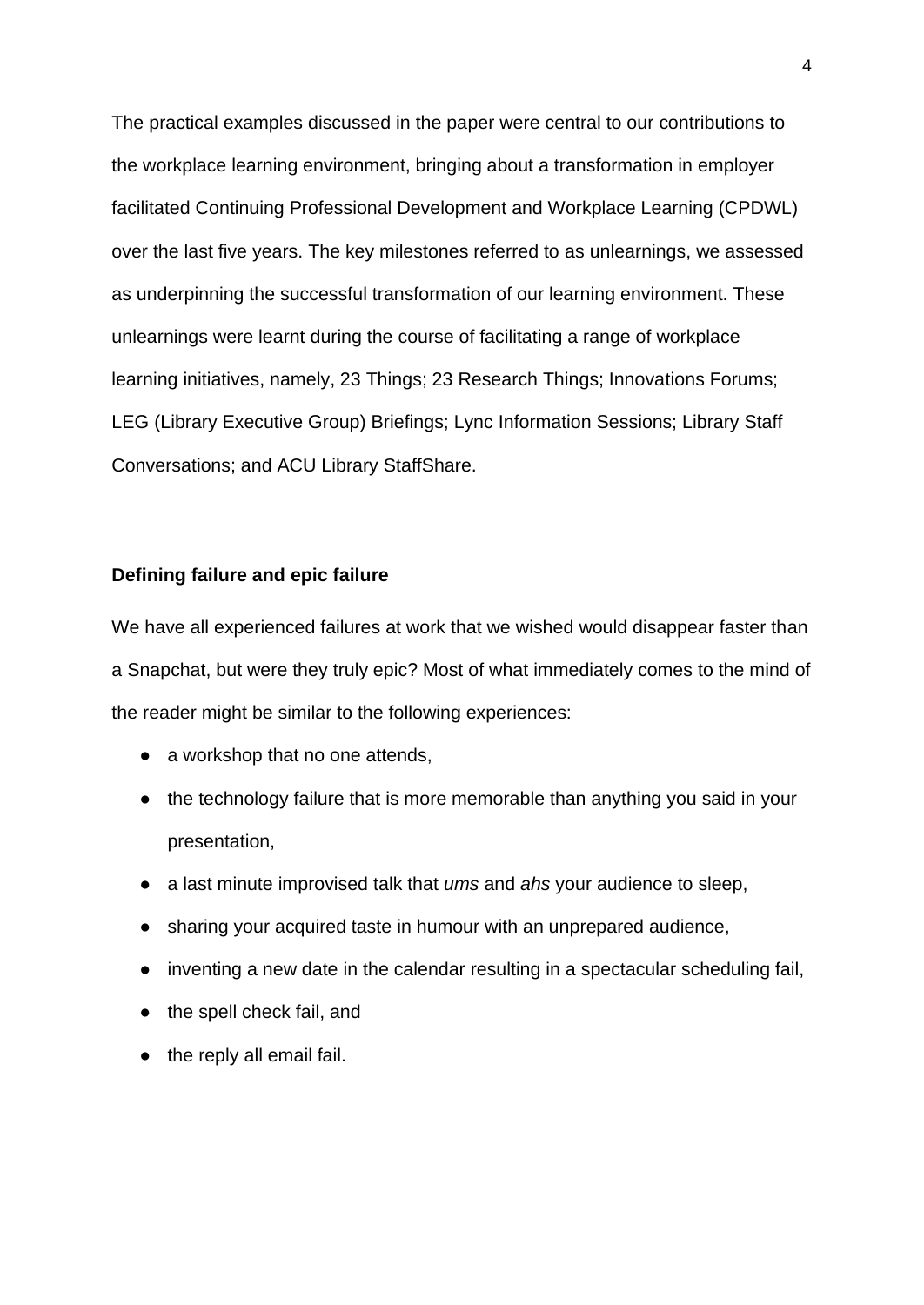These are all fails that the authors have experienced that were embarrassing, cringeworthy and distressing at the time. However, for the authors, when we reflected on our failures to identify epic failures, we agreed that in the context of our work roles *it is the repetition of actions that have previously led to failure, which we continue to repeat because it is convenient, the path of least resistance, agrees with existing workflows, operational procedures or policy that culminates in an epic failure.* In other words failing to scale is an epic fail.

In our reflections on the distinguishing characteristics of failure and epic failure we draw upon the role of trust, namely the effectiveness of and confidence in, our work in CPDWL. Both authors have lived through the experience of failing to gain the trust of our colleagues when we have encouraged them to take risks with workplace learning experiences. Knowledge management researcher David Snowden (2016) describes trust as a safe to fail exercise in a blog post which concludes that "it is a bit like management really. If you can't live with failure you shouldn't manage people. Equally if you can't accept an off breach of trust then you will never benefit from its lived experience". We have sought to learn and unlearn, document and share, our lived experiences of breaches of trust, failure and epic failure. While trust is a safe to fail exercise, making it a habit of convenience is an epic fail.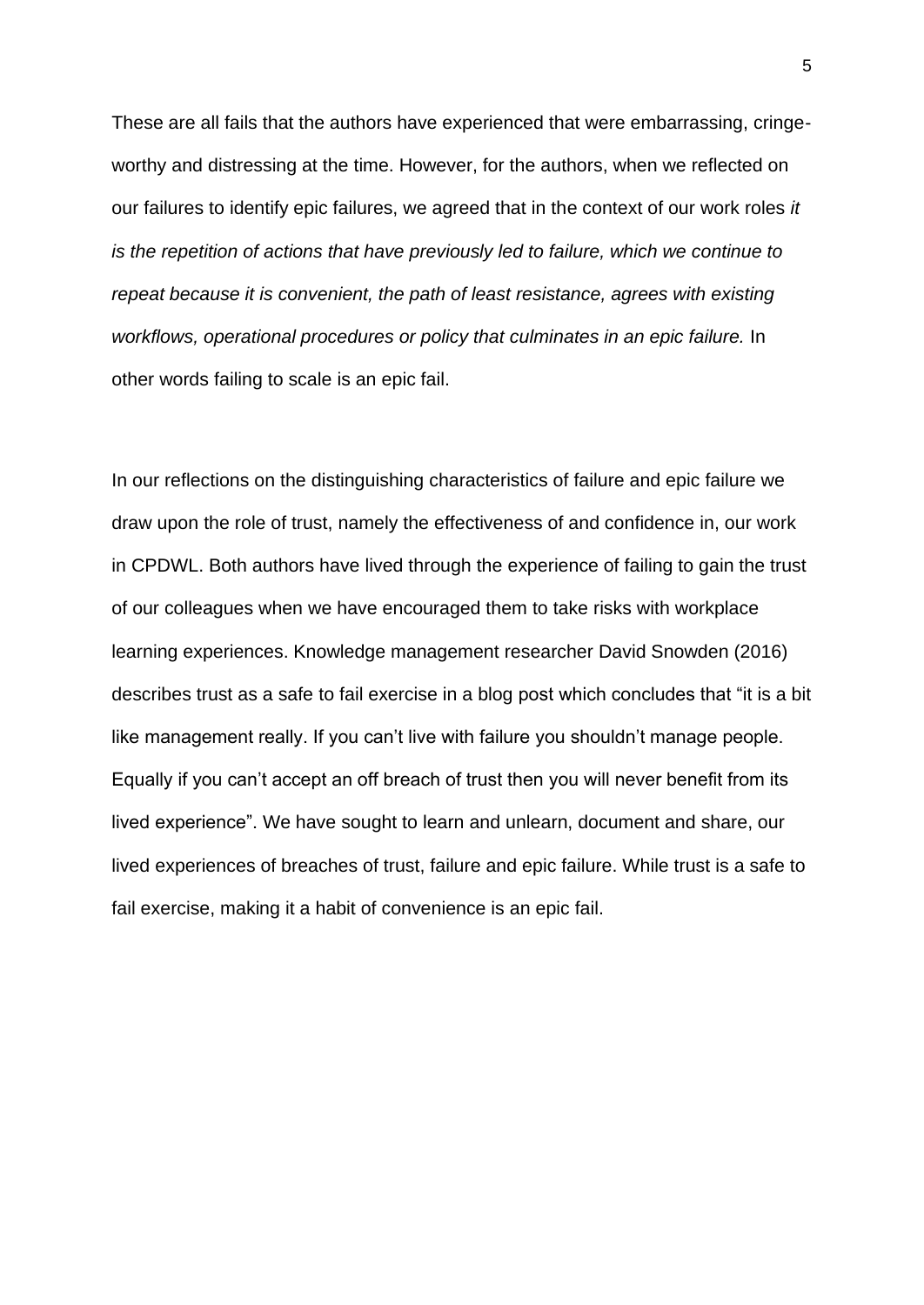#### **Reflective Practitioner Meshwork**

Four components were integral to our conceptualisation of a reflective practitioner meshwork. Firstly, we sought a means to extend the habit of critical reflective practice informed by our experience in the LH Martin Institute Emerging Leaders and Managers Program (eLAMP). Secondly, we had serendipitous exposure to the scholarship of the ecological anthropologist Timothy Ingold which had a powerful impact on our thoughts about our place in the profession and the role of our work. Third, was the art of William Kentridge and a desire to play in and with Snapchat was the fourth component. Additionally, essential to our notion of a reflective practitioner meshwork, we believe in the principles of *big tent librarianship* within which librarians, "paraprofessionals, lay staff, library trustees and friends, faculty, academic administration, corporate administration, principals, teachers, superintendents, and library advocates of all stripes and types" are "intrinsically connected" and "have enough in common to be drawn together under the same soaring roof (Woodworth, 2010)".

## **Reflective Practice**

The authors are informed by their professional development experiences over 18 months, during 2015-2016, when they participated in eLAMP with the LH Martin Institute, University of Melbourne. eLAMP is undergirded by continual structured and unstructured critical reflective practice recorded privately, on communal discussion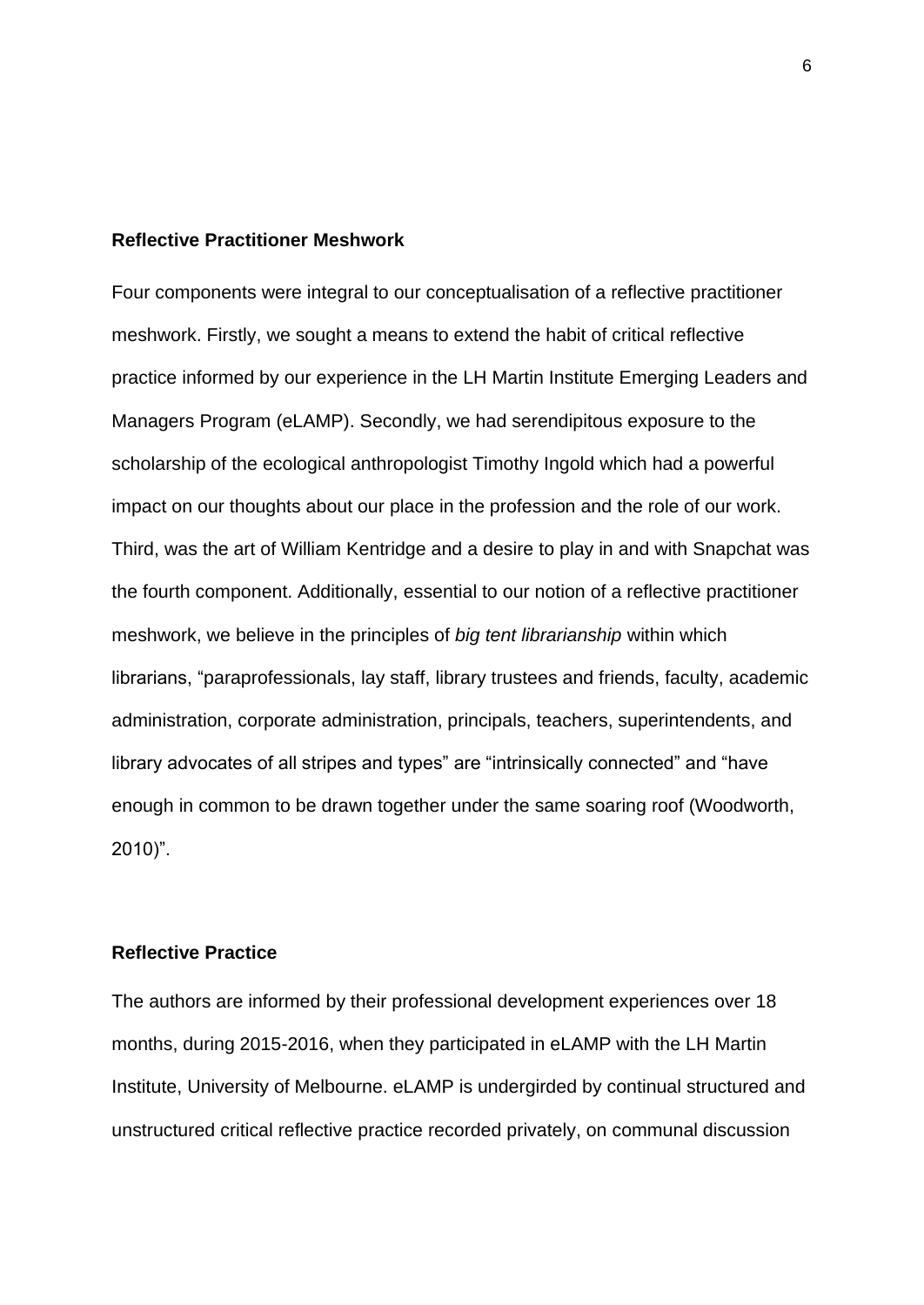boards and shared directly with mentors. Beginning during the first module of the program, and continuing throughout the authors added another layer of shared or collaborative critical reflective practice, through which we supported, trusted and challenged one another to deepen, expand upon and apply our reflective practice within a meshwork.

#### **Meshwork**

Meshwork is a term Ingold (2007; 2009; 2010; 2011; 2012a; 2012b) borrows from the philosopher Henri Lefebvre. Lefebvre's use of the term was to describe how the reticular patterns of movements weave an archi-textural meshwork environment (Lefebvre, 1991, p. 117-18 cited in Ingold, 2007, p.80). Ingold establishes the qualities of a meshwork in contrast to the widely used network metaphor:

*"The lines of a network, in its contemporary sense, join the dots. They are connectors…a meshwork of interwoven trails rather than a network of intersecting routes. The lines of the meshwork are the trails along which life is lived…it is in the entanglement of lines, not in the connecting points, that the mesh is constituted (Ingold, 2007, p.80-1)."*

The authors' understanding of Ingold's meshwork is best presented with an analogy within the library and information context. We suggest that it is much the same as a systematic search in a database, where the aim is not to search *across a network* of connecting keywords and terms, but rather to move *through a meshwork* of subjectareas for the growth and continuous birth of subject-areas-in-formation and knowledge creation. This is also a more realistic approach when conducting a search using a discovery layer such as Primo which is constantly updating in real time and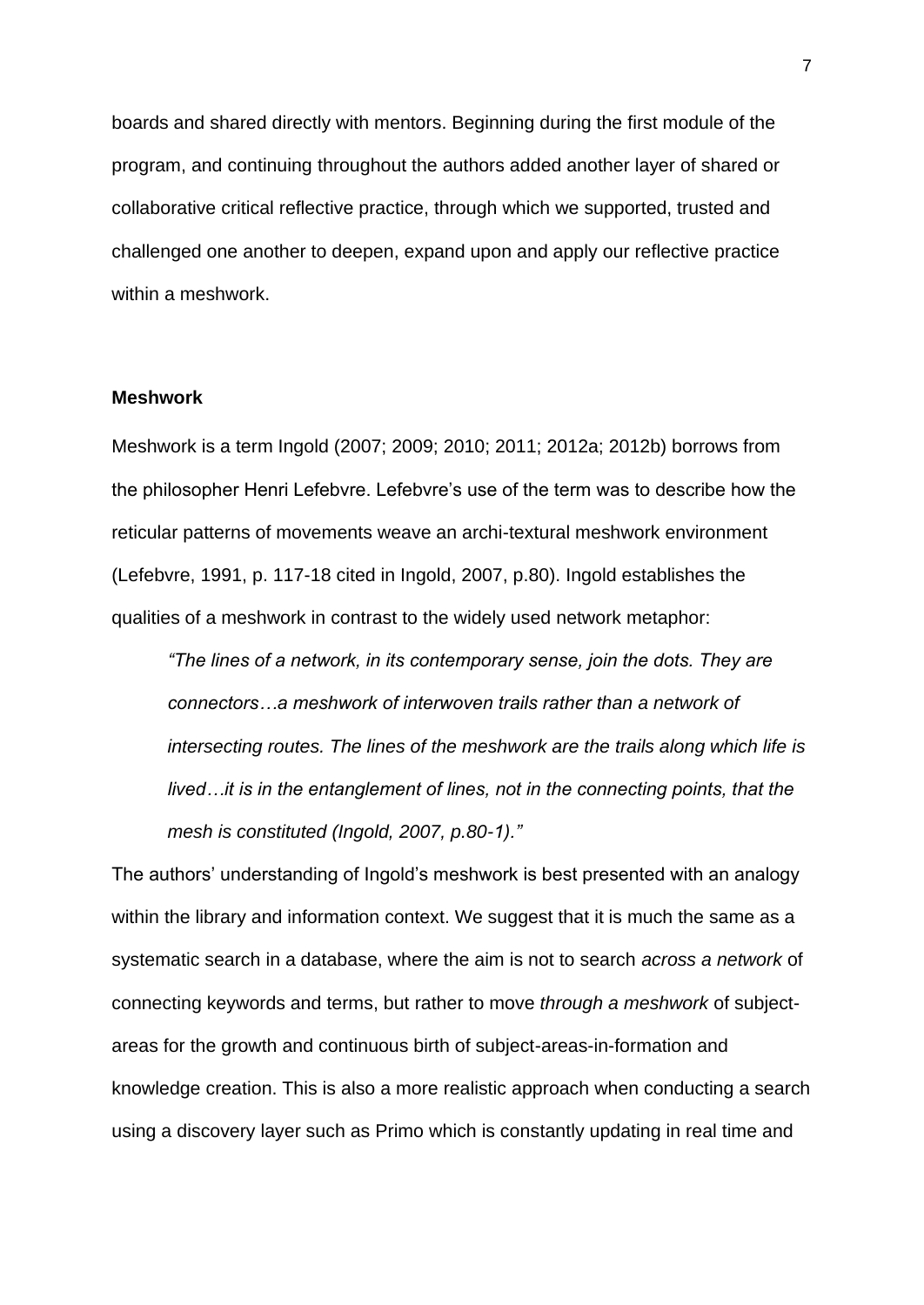is in agile development. Along our meshwork trails of reflective practice, right-time and right-sized knowledge in development is shared in real-time.

## **William Kentridge**

The influence of printmaker, illustrator and animator William Kentridge on two Librarians' conceptualisation of a reflective practitioner meshwork, might seem improbable in the first instance. Kentridge, a 2010 Kyoto Prize laureate, gestures to an image displayed during his award presentation (University of San Diego, 2012), stating "that is a drawing of a tree. In fact, that is not even a drawing of a tree. That's a projection, of a photograph, of a drawing, of an etching, which is based on a drawing, of a photograph of tree I had seen". We were immediately attracted to the artist's deliberately visible process of assertion, erasure, alteration and representation. Moreover we inferred a kinship between our iterative processes of contemplation. Kentridge's work in charcoal became an important reference, in conjunction with Ingold's theory, for our introspection on the enmeshed roles of memory and forgetting (Kendall, 2014) through the entangled lines of our reflective practitioner meshwork.

#### **Snapchat**

The Snapchat app appealed to the authors as a good fit for our interest in collectively engaging in reflective practice, expressing creativity, socialising, experimenting, exploring, taking risks, and learning by trial and error (Popper, 1972) including failing. We share snaps of audio, visual, video, and text, in isolation or combination, for the purposes of communication, narrative and memorialising. The application norm is for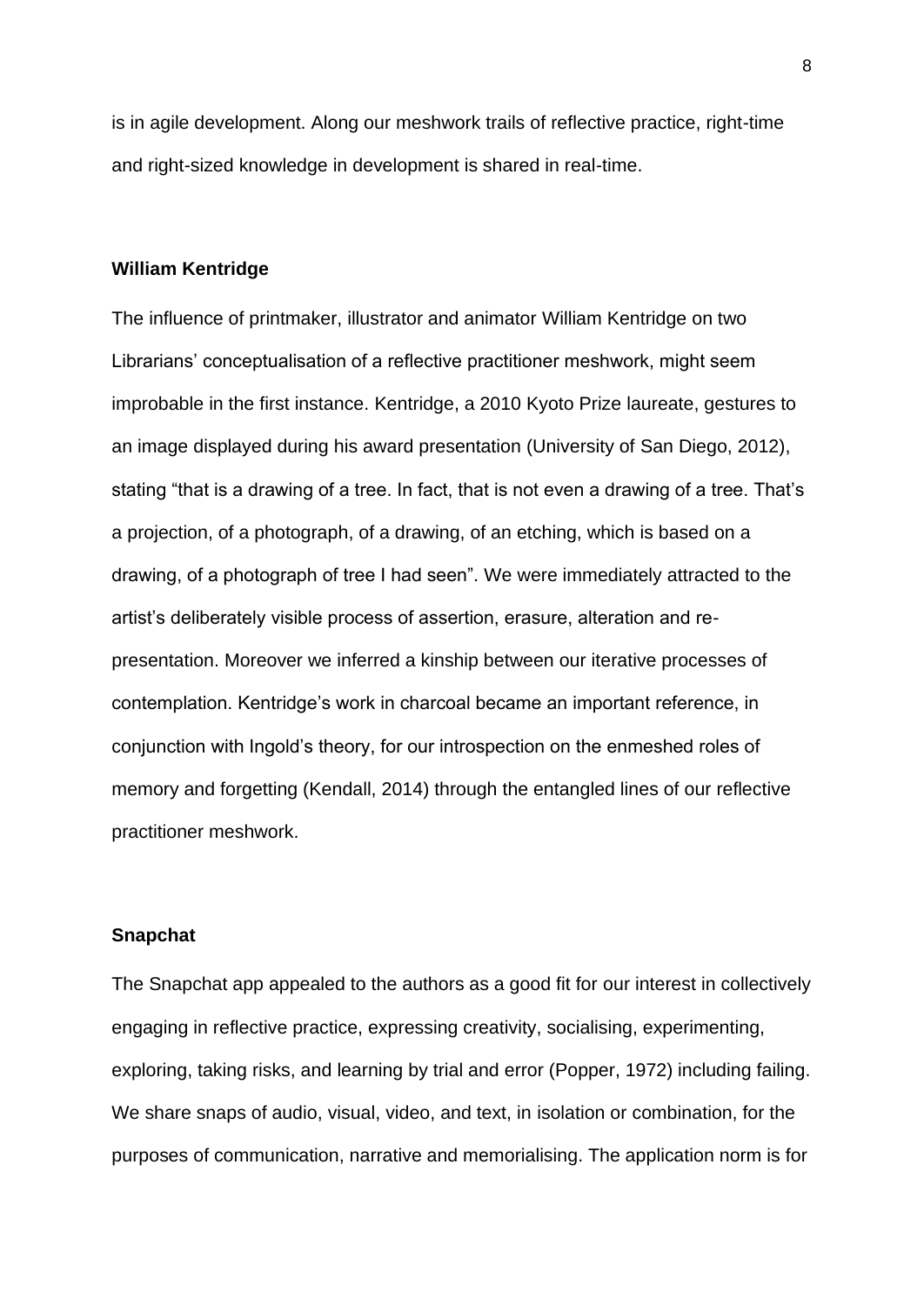these ephemeral snaps to expire in a few seconds, or after 24 hours for Stories and then using Memories to retain and restore snaps. In addition, our norm is to screenshot learnings and unlearnings from each others' reflective practice.

The seven themes of unlearnings which we identified along our reflective practitioner meshwork, screenshot on Snapchat, and discuss in this paper are linked to the author's facilitation of a range of workplace learning initiatives. Yet it is important to note that carrying out these initiatives was not contingent on our reflective practitioner meshwork. What our meshwork of reflective practice has supported was our identification and understanding of patterns of failures, epic failures and accomplishments. Through the agency of Snapchat our meshwork has been reshaped, thus influencing the ways in which we practice critical reflection. Snapchat has had a positive impact on our critical reflective practice in the following ways:

- Our approach to communication, storytelling, and narrative within character limits and the framing of snaps.
- The use of video and images to illustrate concrete experiences or depict conceptual ideas to illuminate meaning.
- Our pacing, processing, and structuring of reflexive thinking captured in screenshots, Snapchat My Story, and Snapchat Memories.
- Incorporating a playful and fun aspect to our ruminations with the use of filters, stickers, emojis and drawing.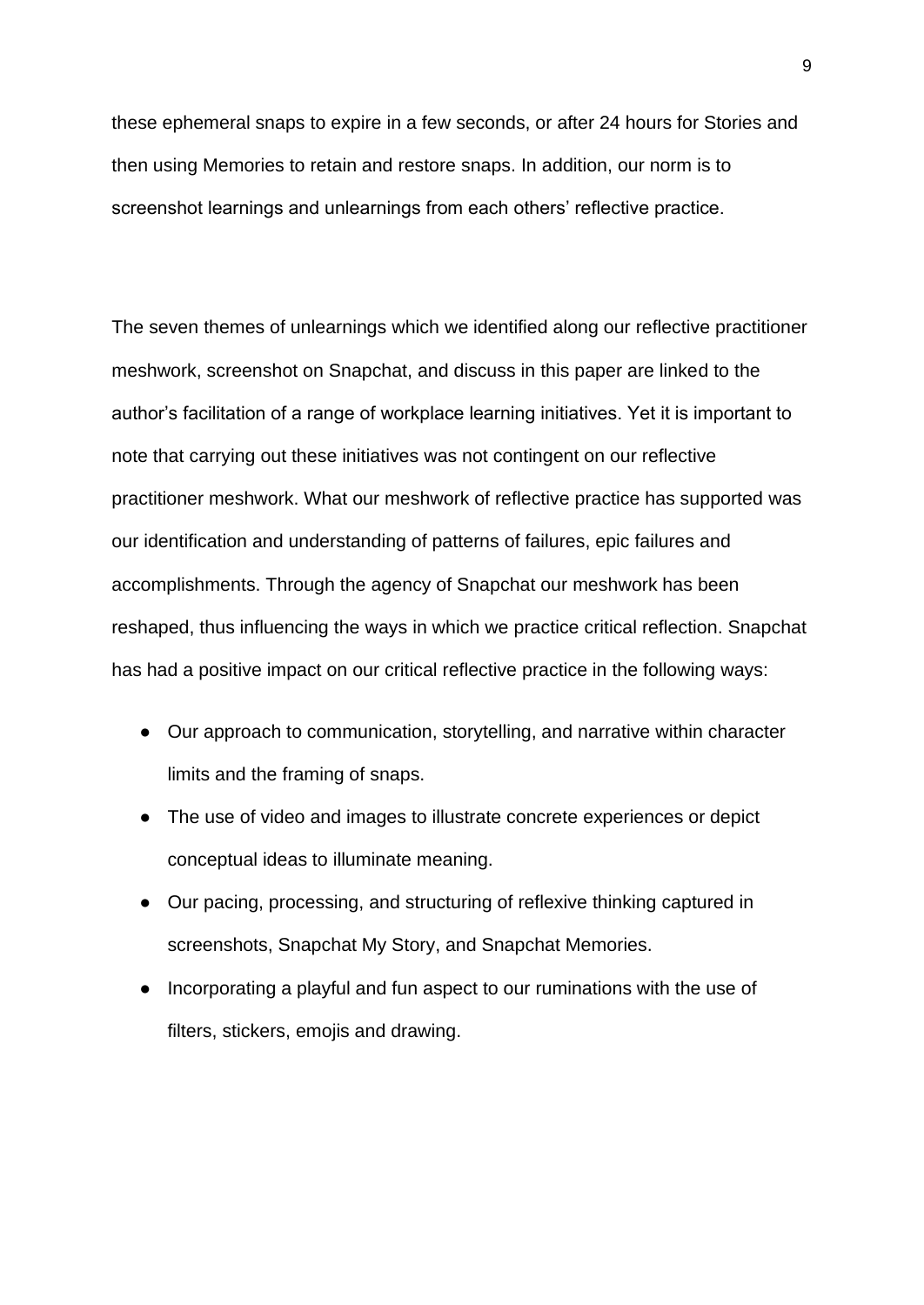**Continuing Professional Development and Workplace Learning in the Library and Information Sector**

The contemporary workplace context is characterised by volatility, uncertainty, complexity and ambiguity (VUCA). VUCA envelops the work of library and information professionals in the knowledge economy and as part of the knowledge community. We continue our critical reflection on the broader context of the library's contribution to the knowledge economy and role in the knowledge community by expanding on the notions of corporate memory and collective industry memory. These notions of memory encompass the lifecycle of information assets, such as administration files, corporate records and policy documentation, in digital and paper formats. Corporate and collective industry memory extends to decision making processes, knowledge retention and management and workplace learning. All of which are exposed to a range of vulnerabilities in the VUCA workplace, wherein there is robust bureaucracy and managerialism, alongside the amorphous and vulnerable memorisation of vital professional knowledge.

Inadequate CPDWL for academic librarians to develop the meaningful careers they desire (NTEU, 2015) also disempowers them to "truly master their jobs, to take responsibility for their actions and to explore the boundaries of what can be done rather than rigidly sticking to prescribed policies and procedures (Crew & Crew, 2014, p.15) ". We embrace and advocate for the themes of professional responsibility and risk taking in the library and information sector and academic libraries as a vital component to workplace learning and in turn learning from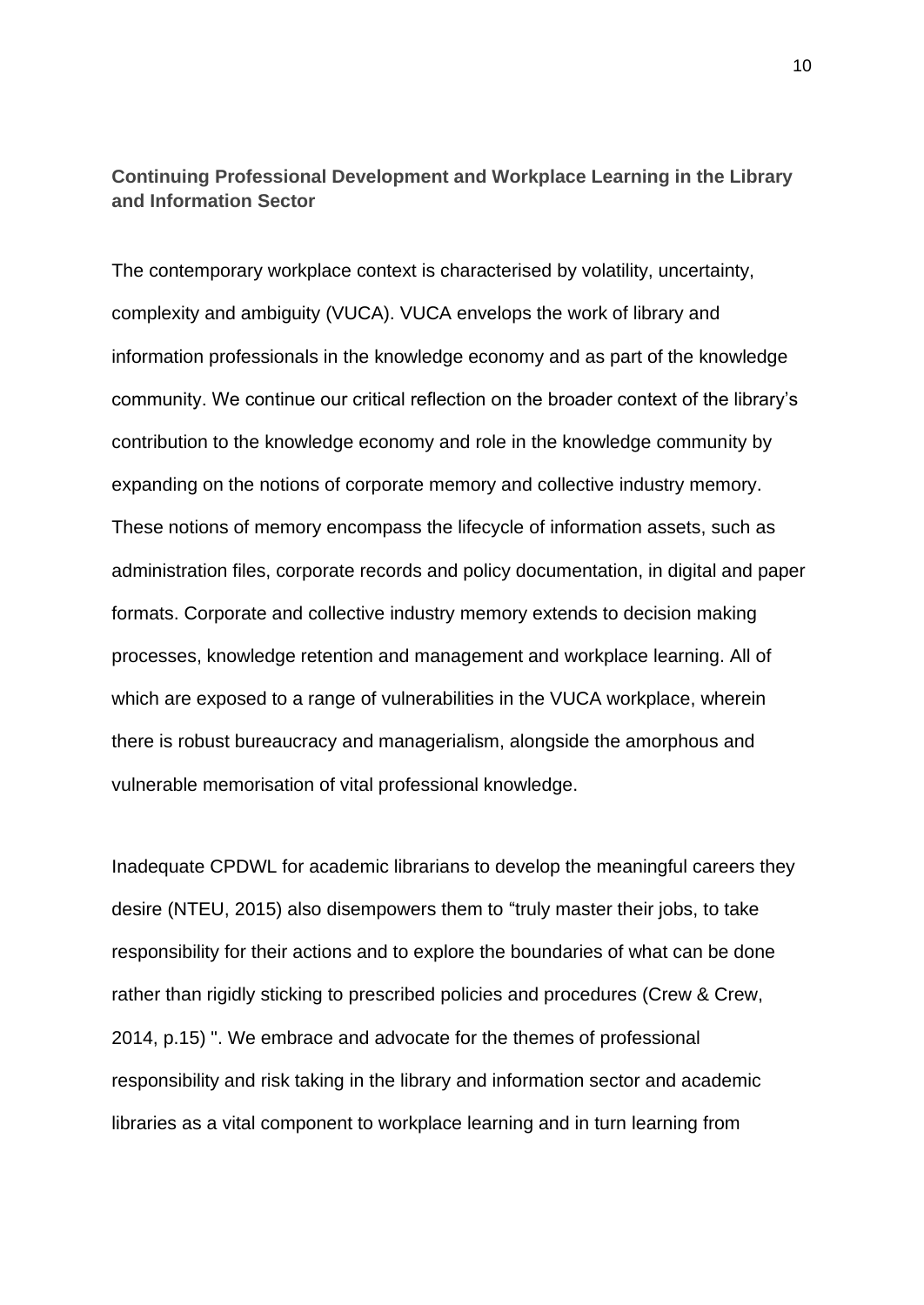unlearnings. CPDWL is an extremely rewarding aspect of our work, however it does present significant challenges as Crew and Crew (2014, p.17) acknowledge that "as the sector will experience a significant exodus of senior staff due to demographic factors over the next five to ten years, this will require substantial staff development. The overall pace of planned, focused workforce change will need to increase to meet these challenges". The situation described presents a number of challenges specific to academic librarians as within our organisations we are at risk of losing our corporate memory and within our profession we risk losing our collective industry memory.

We have noted that in our workplaces the confidence to explore the boundaries of the nature of work and the way in which we work does not come easily to many staff and for those who do take on this responsibility it is often associated with length of service, experience and age. It is our aim that CPDWL opportunities will contribute to staff lifelong learning and professional development, from both an industry responsibility perspective and to facilitate staff excellence in their current and future employment. We address this aim by taking a holistic approach to the education, training, learning and development of Library staff. We set out to co-locate staff development and professional development or workplace learning and lifelong learning when facilitating learning and development opportunities for colleagues. Furthermore, our preference and approach is to make challenges visible or transparent and then to work with staff to solve problems from the bottom-up. A consultative, client-centred and staff-focused ethos is advocated. During our concerted efforts to evolve the workplace learning environments, we have noted and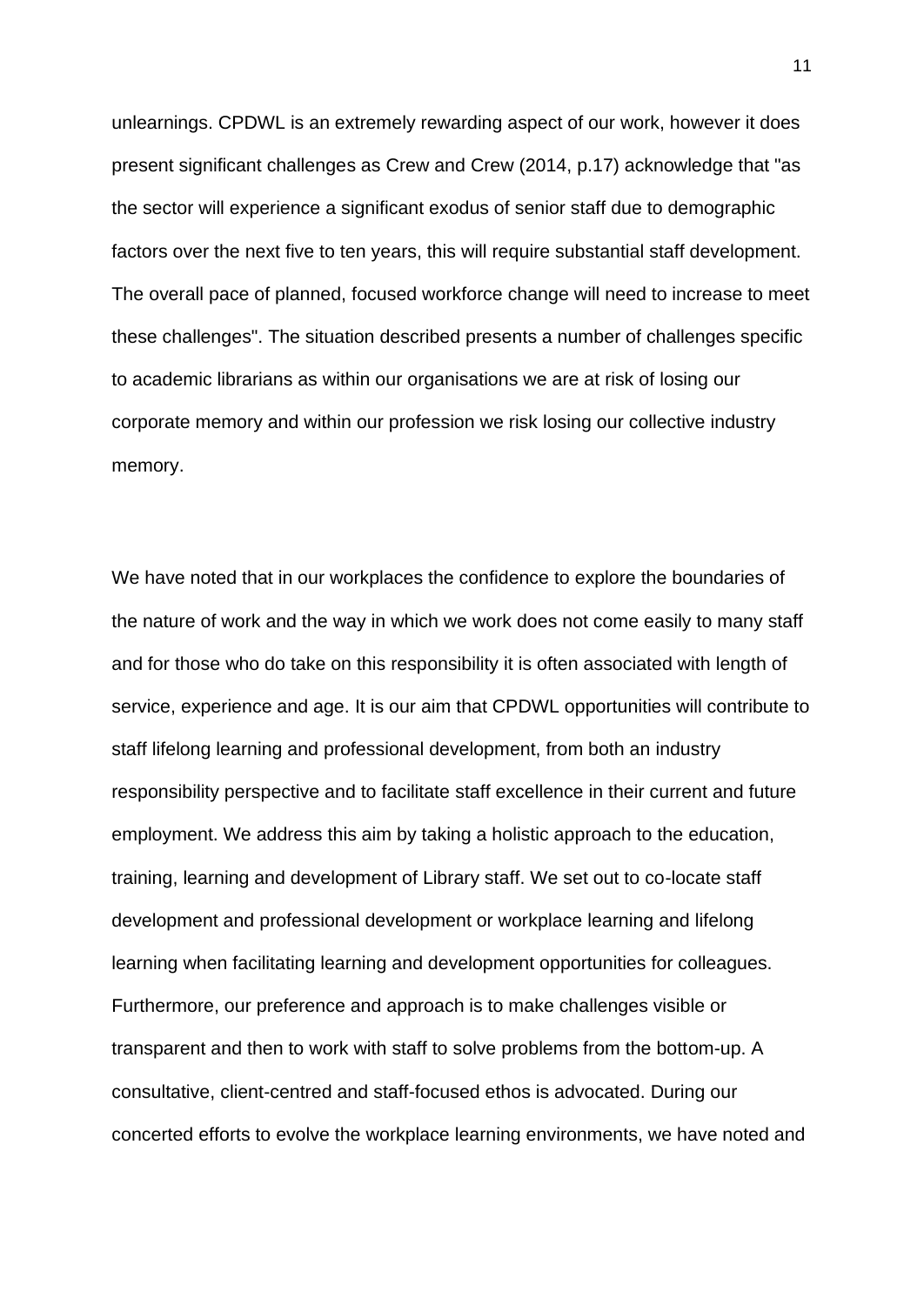reflected that in our experience there is little tolerance, both explicitly articulated and implicitly expressed, for top-down, 'overlayed', or band-aid solutions. In our day-today lived experience of work, this context and conceptualisation, is central to how we establish our work. We are reminded that the path to productivity improvement is inclusive, consultative, slower and to persist.

# **Evolution of the Range of Continuing Professional Development and Workplace Learning Opportunities**

The range of CPDWL opportunities and the ways in which they are tailored for and facilitated by employers has significantly evolved over the last five years. In this paper, we focus on no-fee, internal-Library facilitated CPDWL initiatives that we have designed, developed, or managed and supported. The initiatives which have transformed our approach to fostering a collaborative, supportive and sustainable learning environment are:

- 23 Things
- 23 Research Things,
- Innovations Forums,
- LEG (Library Executive Group) Briefings,
- Library Staff Conversations,
- Lync & videoconference sessions, and
- ACU Library StaffShare.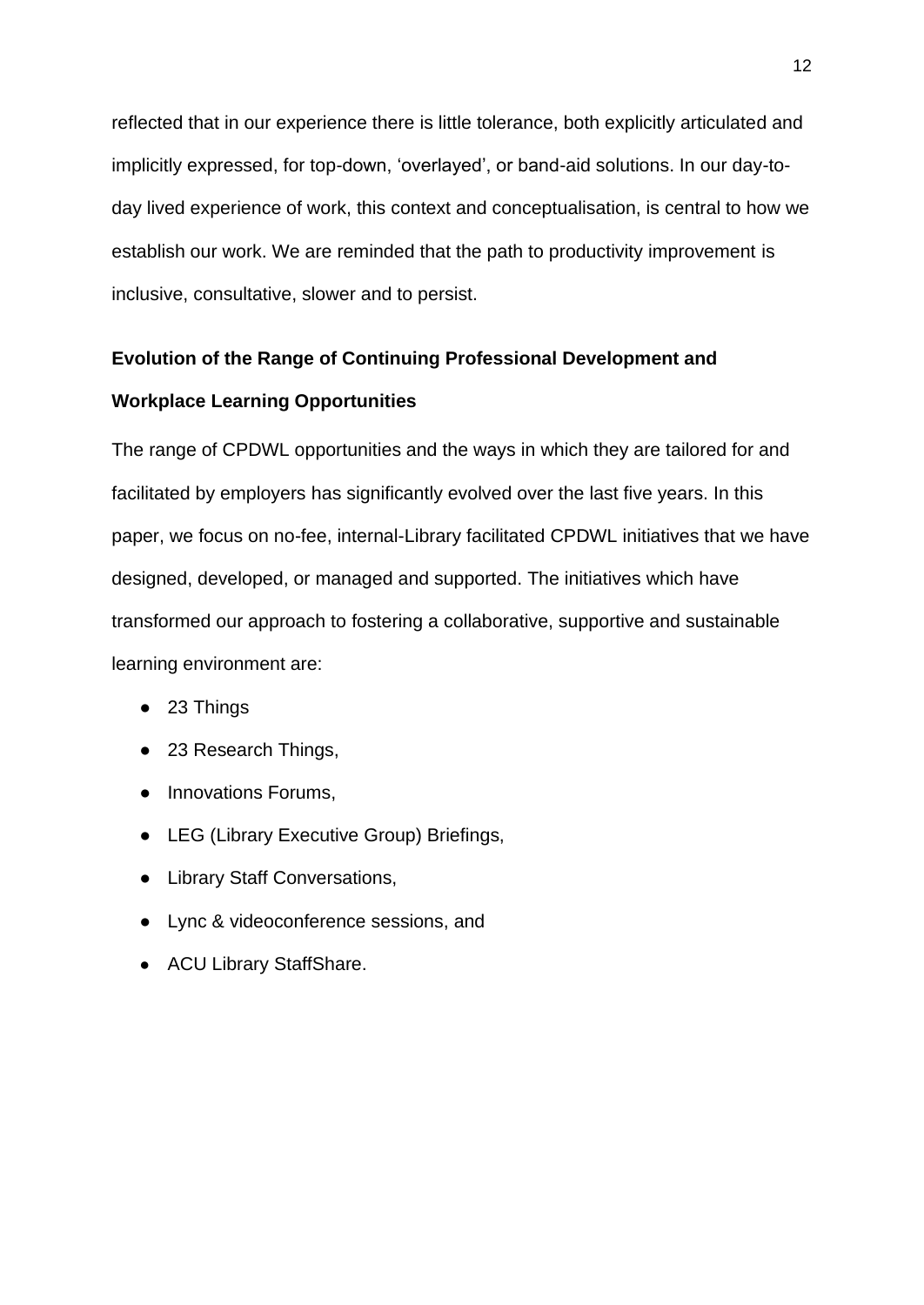#### **Unlearnings: Learning by Unlearning**

Arranged by the key milestones we refer to as unlearnings, outlined below we discuss our contribution to the transformation of our workplace learning environment during 2011-2016. These unlearnings were learnt during the course of facilitating an evolving range of CPDWL initiatives and opportunities. Seven of our most epic fails, are candidly shared below in the hope that you will also learn from our unlearnings.

#### **Unlearning: What's in a Name?**

Some may call it learning, or training, or capacity building, or development, or professional development, or continuing professional development, or workplace learning, or lifelong learning, or continuing education, or staff development, or capability development. We call it continuing professional development and workplace learning (CPDWL). But what's in a name? Do we need one word? We have learnt not to offend and accept all permutations. There is no one way of saying this.

## **Unlearning: Winners never Quit**

CPDWL programming could be thought of as a collection of services to employees that requires regular collection development, maintenance and evaluation. In doing so, recording, assessing and communicating failures is as important as reporting success to avoid epic failure. This includes learning when to call it quits from an evidence-based approach. We embrace pilot and project structures that are designed with joined-up thinking in the development of mixed methods measures of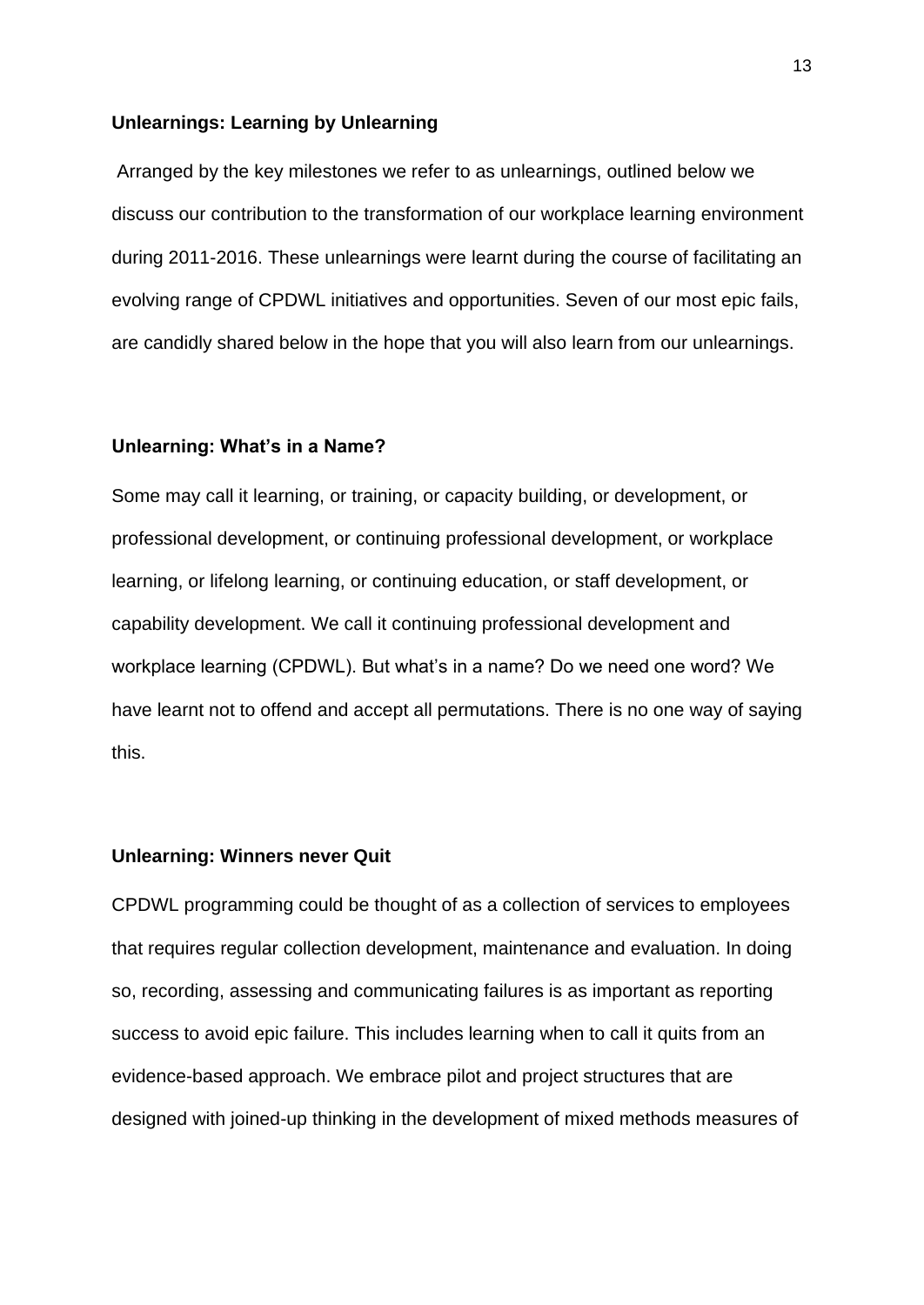success (or failure) including statistical analysis of engagement, participation and barriers, in combination with anecdotes, informal feedback, and the annual performance review processes and planning across library units, departments and teams.

Another important dimension of CPDWL programming is the role of the self and the lived experience for participants and facilitators. As CPDWL facilitators, through reflective practice and along our meshwork, we attend to self-care, personal responsibility, emotional labour and self-monitoring. Likewise we encourage participants to commit to these activities together with time management, managing expectations, emotional intelligence, peer and supervisor support, lifelong and life wide learning plans, meaningful collaboration and unself-conscious sharing.

#### **Unlearning: 'Don't remind me'**

We use the software, systems and technology that we work with every day to roster, manage, advertise and remind staff about CPDWL programming. We have worked with staff who were based across multiple institutions, in three states and one territory spanning two time zones. Staff are employed across a range of hours to enable our libraries to be open as long as practicable but this does mean that it is difficult to find a time that suits all. CPDWL activities are noted in a calendar using LibCal (SpringShare) software, and advertised in our internal SharePoint blog. Staff register interest online using the LibCal registration process which generates a MS Outlook calendar reminder for the staff member. This all occurs in the meshwork of individual, campus, academic, and teaching commitments, as well as desk shift,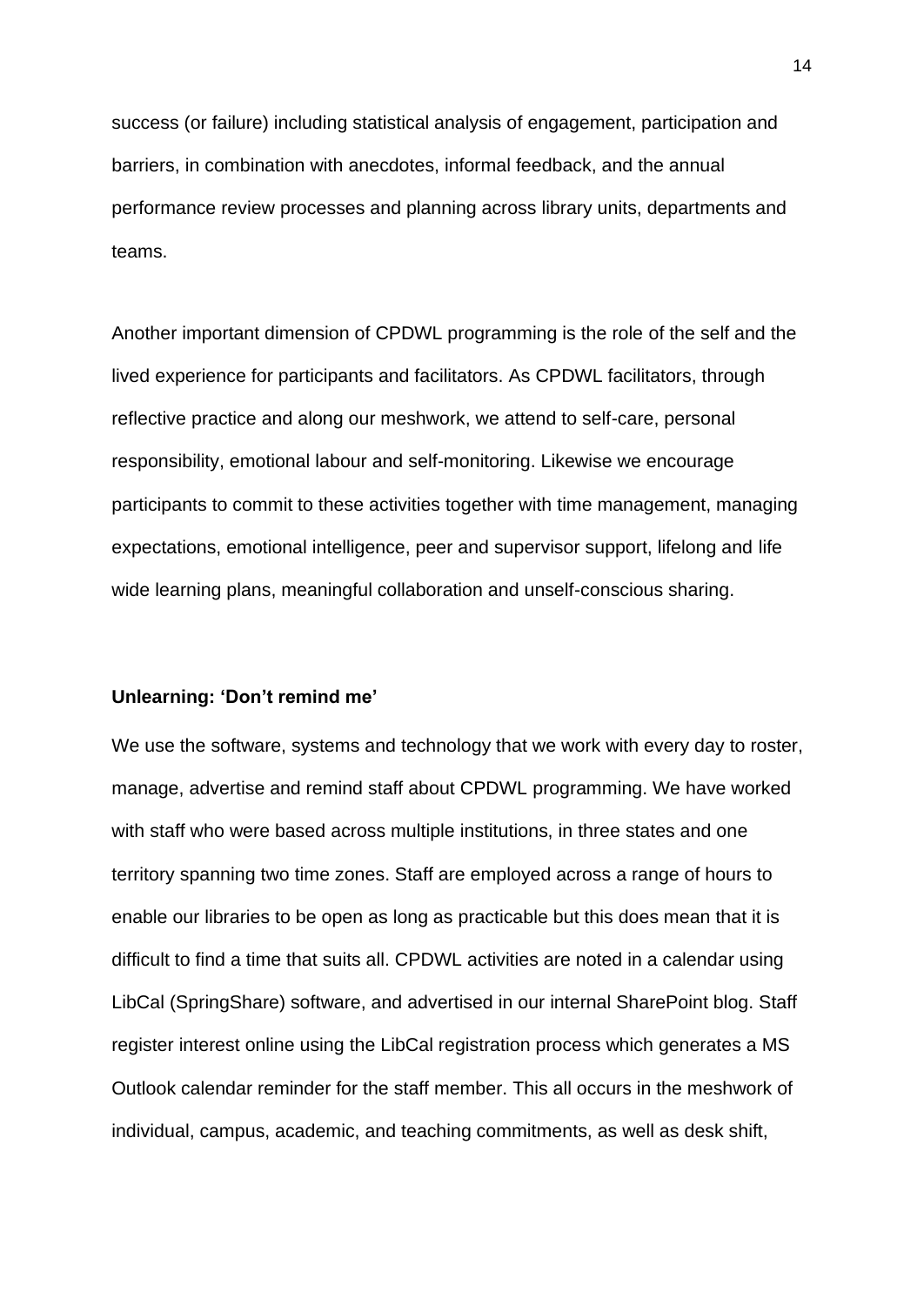meal, and peak times. Most CPDWL activities are also recorded on Echo360 or MS Lync and links to recordings made available via blog posts for those unable to attend.

## **Unlearning: Be your own Hero**

Learning to share our enthusiasm for workplace learning experiences with colleagues who will champion our programs has taken the pressure off us to be our own heroes. The 23 Things and 23 Research Things programs especially encourage play and experimentation. In turn this led to increased confidence and an openness to explore further new technologies and tools.

*"Participating in 23 things was one of the motivating factors in my decision to go back to formal tertiary study. It helped me realize how much I enjoy learning and that this enjoyment is so central to the learning" [23 Things participant].*

We also encourage staff to share their expertise and knowledge through *SharingWork, SharingKnowledge* and *SharingExperience* sessions. Experts share their content and learnings with their enthusiasm.

*" ... Feel more confident when I see students using technologies that I can engage...I am now more aware of new technologies and the role in which they can play in delivering library services to patrons" [23 Things participant].*

## **Unlearning: Stay in your own lane**

Guided by our personal values for enhancing life chances, in tandem with LIS professional and institutional values, we have rejected and challenged many of the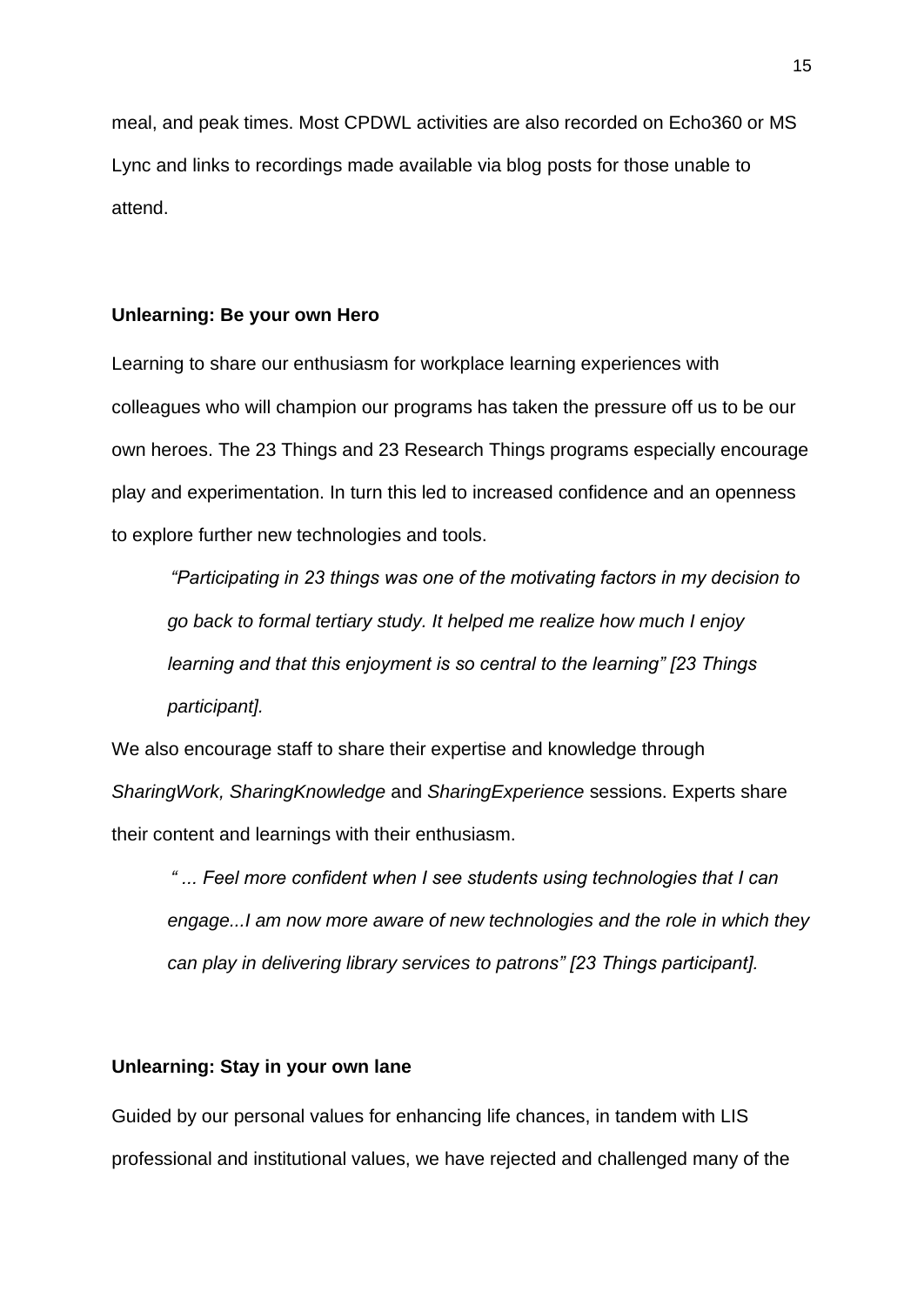self-imposed limitations for workplace learning opportunities facilitated by and for Library staff. The concept of 'staying in your own lane' has become discursive not prescriptive. When we have challenged ourselves to hold in tension disparate perspectives, a range of lived experiences, self-identified learning needs and the acknowledgement of our organisational culture, it has supported non-linear and asynchronous approaches to CPDWL. Self-fulfilling prophecies and limitations we have swerved from since June 2011 by seeking to encompass a synthesis of macro and micro workplace learning, such as:

- Conference takeaways and staff learning or experience highlights.
- Training for non-library, free, social and educational technology tools: Prezi, educational apps, and information, library, and reading apps.
- Corporate library methodology: valuing the range of skills that librarians bring from previous employment.
- External guest speakers: Claire Madden, social researcher from McCrindle Research, presented a video conference on *engaging with emerging generations*; Kim Sherwin, librarian from Arup, discussed research using library stakeholder workshops and the publication *Future Libraries*; and Intersect eResearchers and Data Analysts.
- University guest speakers: specific workplace learning that had not been addressed by our HR department such as *The Church and Catholic Identity* and *Living the Mission.*
- Academic and Research staff guest speakers: presenting on their scholarly work and experience with library resources and services.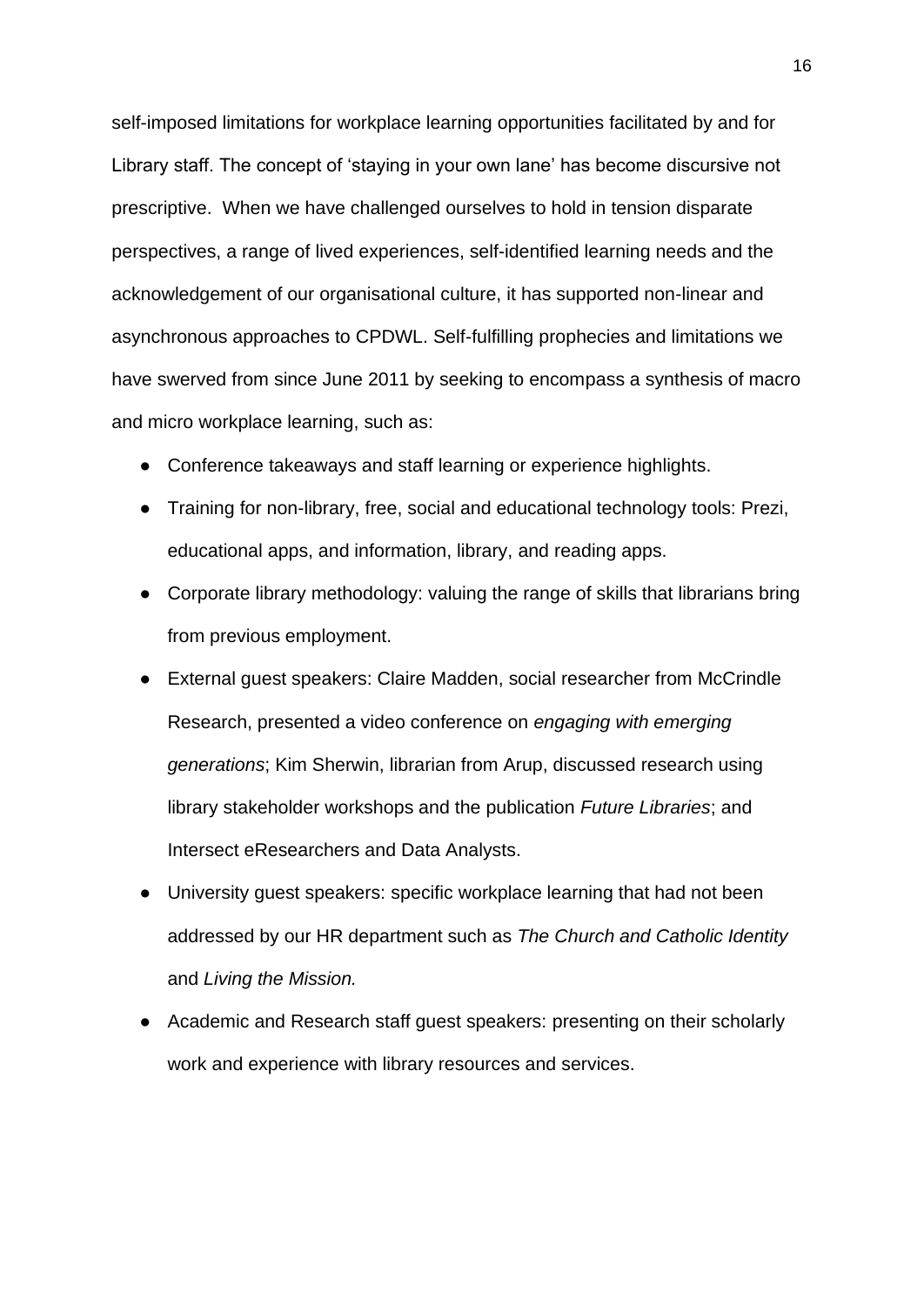● Library Executive Group (LEG): quarterly videoconferences in which LEG discuss strategic planning, the direction for the library, introducing and reporting on major initiatives.

## **Unlearning: Caustic Solutions**

CPDWL at its best: is usable, has a learner for every learning, a learning for every learner, saves the time of the learner and evolves (Ranganathan, 1931). CPDWL at its worst: is a caustic solution. We have learnt that an abundance of CPDWL programming can obscure and may ignore vital informal feedback from colleagues. CPDWL is at a disservice when used as a carpet to sweep problems under. As the authors have reshaped the ways in which staff could choose to engage in CPDWL, we re-examined the balance of generic and tailored training, outdated and outmoded sessions, anticipated participation and expected outcomes. ACU Library StaffShare was designed to build CPDWL programming in existing and available gaps. Such as capping learning via Lync video meetings to 50 minute blocks of time, including time for questions, to accommodate campus rosters. Examples of the range of CPDWL engagement, arranged by mode of participation, are expanded upon in table 1.

| Mode of<br><b>Participation</b> | Type of<br>Engagement | <b>Examples of Learning Opportunities</b><br>and Experiences |
|---------------------------------|-----------------------|--------------------------------------------------------------|
| Lync Video<br>Meetings          | <b>SharingSkills</b>  | • Primo search strategies<br>Equella-CAL search strategies   |
|                                 |                       |                                                              |

|  |  | Table 1. ACU Library StaffShare examples of engagement. |
|--|--|---------------------------------------------------------|
|  |  |                                                         |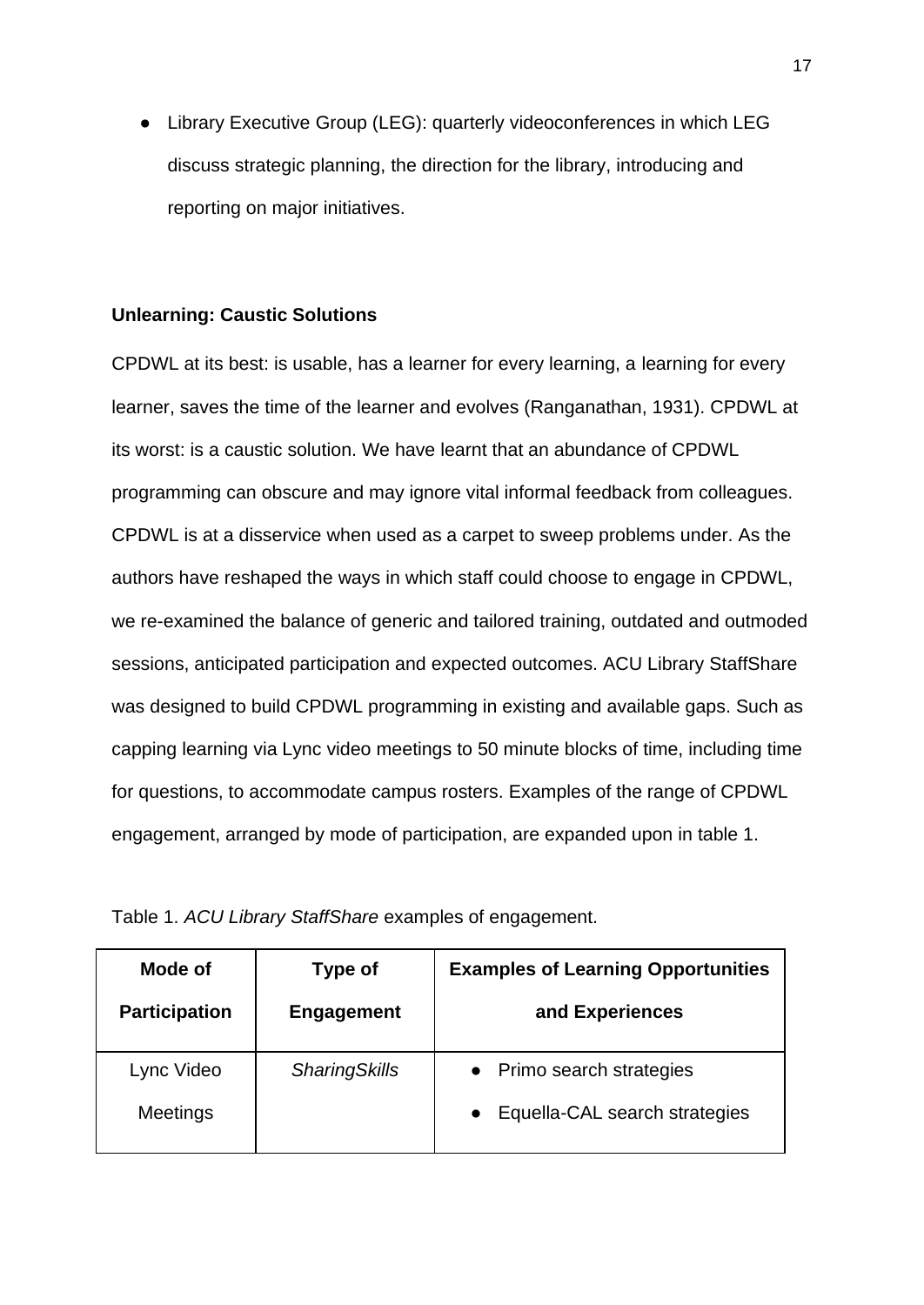|                 |                    | <b>Building Subject Guides</b>                                                                                                             |
|-----------------|--------------------|--------------------------------------------------------------------------------------------------------------------------------------------|
|                 | <b>SharingWork</b> | Workflow for Shelf-ready arrivals<br>and processing<br>Liaising and supporting research<br>institutes (outreach strategies)                |
|                 | SharingKnowledge   | What's new: Alma Updates<br>Understanding ERA, competitive<br>grants, and research<br>classifications                                      |
|                 | SharingExperience  | Conference takeaways<br>Reports from state-based<br>associations, such as CAVAL,<br>CRIG, ALIA-ACT, ALIA-NSW<br>Library Technicians, QULOC |
| Videoconference | GuestShare         | eResearch Technologies<br><b>Customer Service</b>                                                                                          |
| Face-to-Face    | <b>SpaceShare</b>  | Cross-training and shadowing<br>counterparts in a different library<br>Observing workflows and staff<br>roles in a different department    |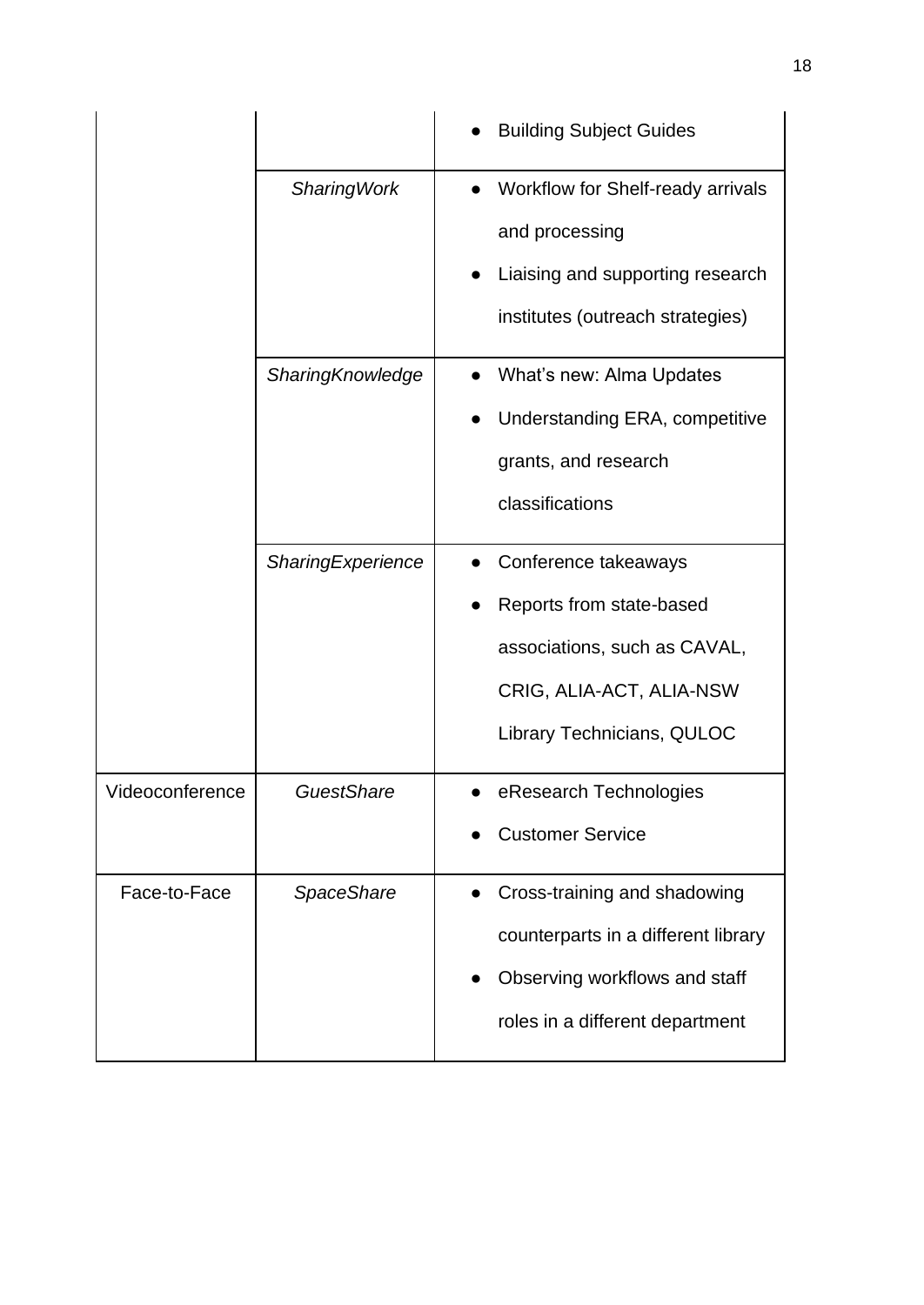#### **Unlearning: Unwanted Functionality**

One of the more unexpected outcomes of CPDWL has been building of a sense of community. While we did not plan for this functionality, it is definitely not unwanted. Lync and videoconference session introductions are not just about the presenter but also the audience, and present an opportunity to meet via video/computer screen, colleagues that you may never have met in person. This community building through the formation of a training community should not be underestimated. Many staff are working within a meshwork of dispersed groups and work cultures.

 "*I think it's a fantastic way to upskill staff, that don't necessarily get to use these things normally during their job. It also has the benefit of unifying staff, by having people from different areas and different levels all doing the same program, and thinking, writing, collaborating, communicating with each other. Appreciate all the effort you put into it and think it's a very worthwhile endeavour! long live the 23+ things @ ACU ;)" [23 Things participant].* 

#### **Conclusions**

In this paper, we have discussed how a transformation of our learning environment was achieved over five years and the key milestones we refer to as unlearnings. These unlearnings were learnt during the course of facilitating a range of workplace learning initiatives, namely: 23 Things; 23 Research Things; Innovations Forums; LEG Briefings; Lync Information Sessions; Library Staff Conversations; and ACU Library StaffShare. The unlearnings were identified within our reflective practitioner meshwork, coalesced into the themes of: What's in a Name?, Winners never Quit;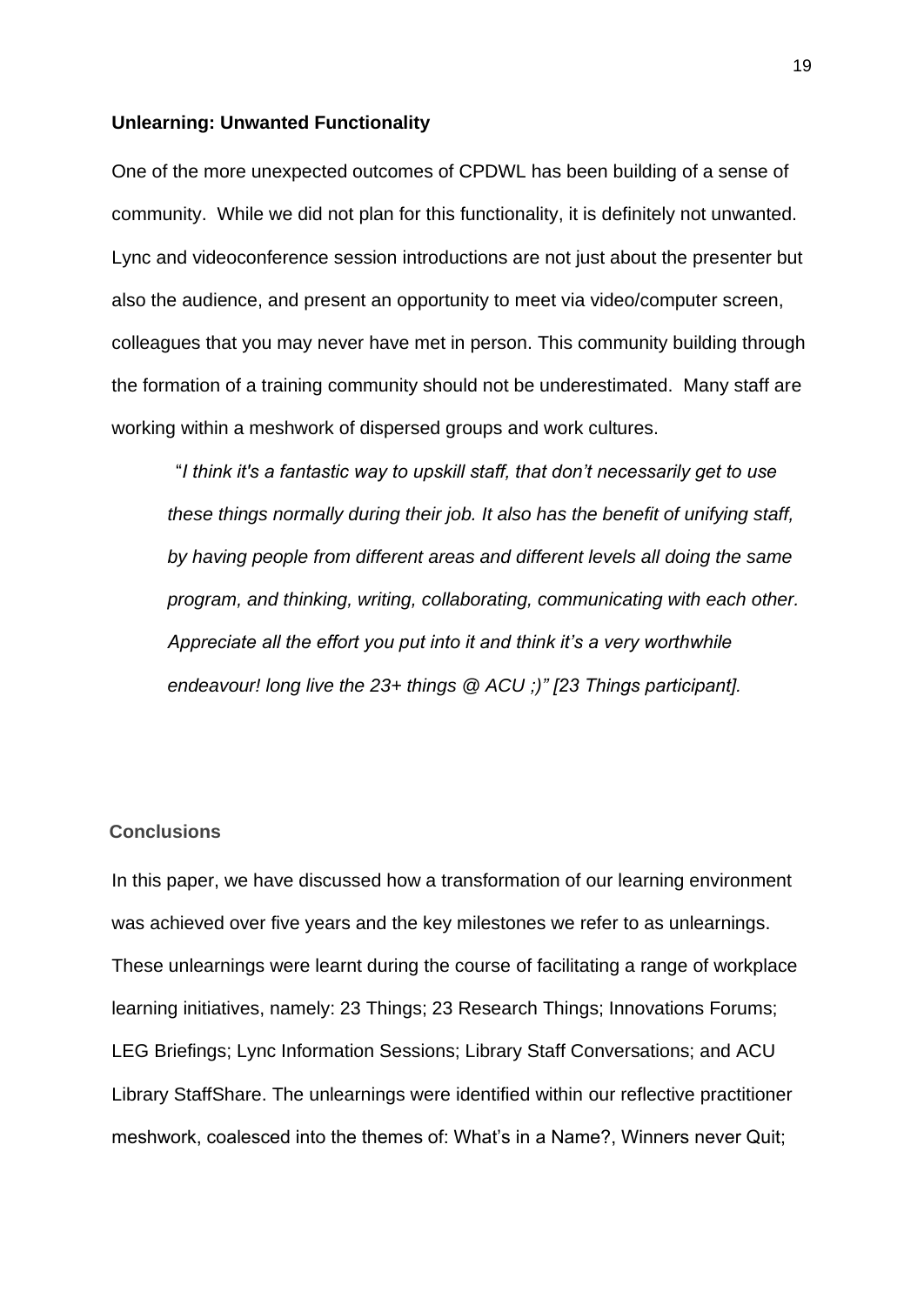Be your own Hero; Stay in your own lane; Caustic Solutions; Digital Tragedy; and Unwanted Functionality.

Resulting from an evolving library workplace learning environment, colleagues have reported increased confidence in their use and application of emerging technologies for personal and professional purposes, motivation to return to formal tertiary study, benefits of multiple modes of mentoring, skills refresher opportunities, and the unifying affect of and effect on library staff as they up-skill and multi-skill together. Learning from our unlearnings, the authors advocate for collective and collaborative reflective practice, and a reflective, transformative, bottom-up problem-solving approach to CPDWL in the VUCA library context. Taking risks across our meshwork to learn from epic and understated failures we believe that this interconnected and interdependent approach has supported our colleagues' life chances as they have evolved as change-ready library and information professionals.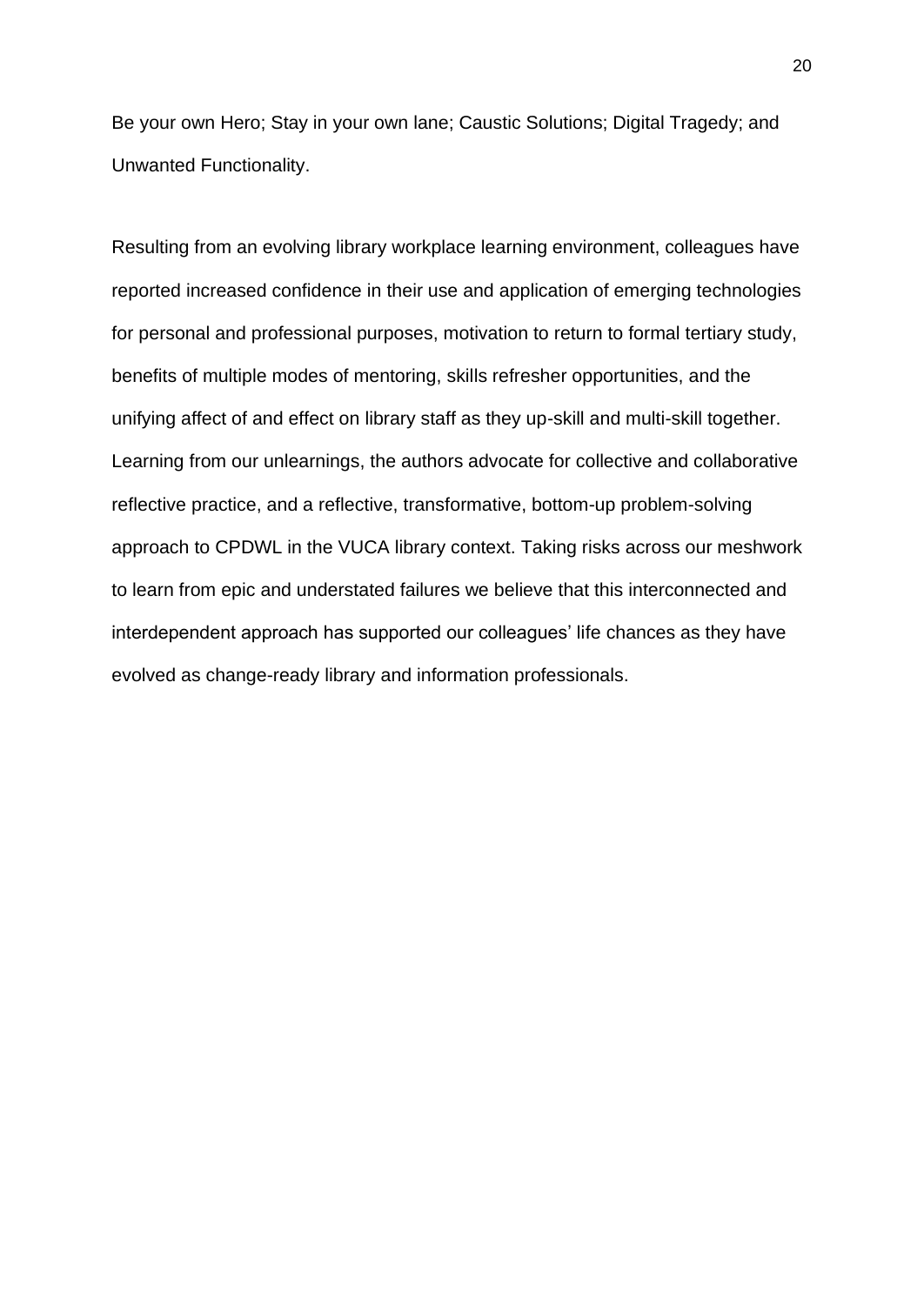#### **References**

- Crew, V. & Crew, S. (2014). Higher education: Policy, governance and management developments. Melbourne: LH Martin Institute.
- Ingold, T. (2007). *Lines : a brief history*. London; New York: Routledge.
- Ingold, T. (2009). Against space: Place, movement, knowledge In P. W. Kirby (Ed.), *Boundless worlds: An anthropological approach to movement* (pp. 29-43). New York, NY: Berghahn Books.
- Ingold, T. (2010, July). *Bringing things to life: Creative entanglements in a world of materials* (Working Paper #15). Retrieved fro[m](http://eprints.ncrm.ac.uk/1306/1/0510_creative_entanglements.pdf) http://eprints.ncrm.ac.uk/1306/1/0510 creative entanglements.pdf
- Ingold, T. (2011). *Being alive: Essays on movement, knowledge and description*. Hoboken, NJ: Taylor and Francis.
- Ingold, T. (2012a). Lines and the weather. In J. Brouwer, A. Mulder, & L. Spuybroek (Eds.), *Vital beauty: Reclaiming aesthetics in the tangle of technology and nature* (pp. 12- 31). Rotterdam: V2 Pub. : NAI.
- Ingold, T. (2012b). Toward an Ecology of Materials. *Annual Review of Anthropology, 41*(1), 427-442. doi:10.1146/annurev-anthro-081309-145920
- Kendall, B. (Presenter). (2014, November 18). *The forum: Drawing lines.* [Audio Podcast]. Retrieved fro[m](http://itunes.apple.com/) [http://itunes.apple.com](http://itunes.apple.com/)
- National Tertiary Education Union (NTEU). (2015, July). 2015 NTEU State of the uni survey, Report #1 overview. Retrieved fro[m](http://www.nteu.org.au/stateoftheuni) <http://www.nteu.org.au/stateoftheuni>
- Popper, K. R. (1972). *Conjectures and refutations: The growth of scientific knowledge.* (4th revised ed.). London, England: Routledge and Kegan Paul.
- Ranganathan, S. R. (1931). *The Five Laws of Library Science.* Retrieved from [https://hdl.handle.net/2027/uc1.\\$b99721](https://hdl.handle.net/2027/uc1.$b99721)
- Snowden, D. (2016, July 11). Trust is a safe to fail exercise. [Blog post]. Retrieved fro[m](http://cognitive-edge.com/blog/trust-is-a-safe-to-fail-exercise/) <http://cognitive-edge.com/blog/trust-is-a-safe-to-fail-exercise/>
- University of San Diego. (Producer). (2012, March 9). *2010 Kyoto Prize Symposium Award Presentation* [Video podcast]. Retrieved from <http://itunes.apple.com/>